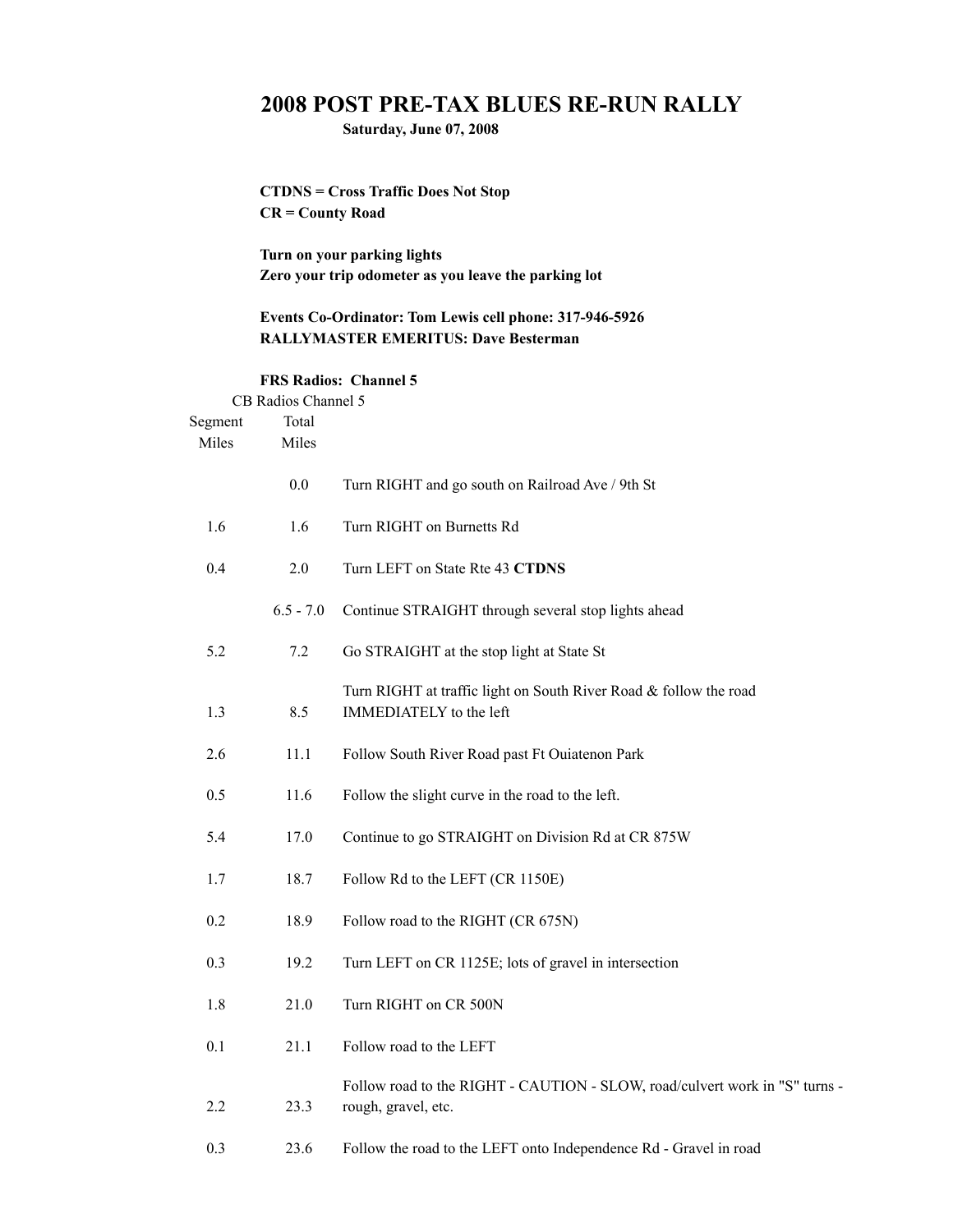Upcoming bridge has VERY rough seams on both sides;

| 3.5 | 27.1      | Arrive at stop sign at the town of Independence                                                                                                                                     |
|-----|-----------|-------------------------------------------------------------------------------------------------------------------------------------------------------------------------------------|
| 0.1 | 27.2      | Turn RIGHT at the 3rd block (Look for the new doublewide!) past the stop sign<br>and go north on Pine Village-Independence Rd<br>new chip and seal, some pea gravel on edge of road |
| 6.0 | 33.2      | Bear to the RIGHT at the "Y" to stay on Pine Village-Independence Rd                                                                                                                |
| 2.8 | 36.0      | Stop Sign - Turn RIGHT at the "T" intersection onto State Rte 55 north                                                                                                              |
| 0.7 | 36.7      | Go STRAIGHT at the stop sign in Pine Village.<br>There is a gas station on the right for a rest stop. Next stop is in 23 miles.                                                     |
| 0.2 | 36.9      | Turn LEFT and follow State Rte 26                                                                                                                                                   |
| 2.7 | 40.4      | Turn LEFT on Rainsville Rd - some gravel and mud in road into Rainsville                                                                                                            |
| 2.9 | 43.3      | Stop Sign - Turn RIGHT on Rocky Ford Rd in Rainsville                                                                                                                               |
| 2.6 | 45.9      | Follow Rocky Ford Road to the RIGHT - some loose gravel                                                                                                                             |
| 1.1 | 47.0      | Turn LEFT at the stop sign CTDNS - no road sign; old Rte 41                                                                                                                         |
| 1.5 | 48.5      | Turn LEFT onto CR 300N in Carbondale before the Dead End<br>(Road sign is hidden off to the left.)                                                                                  |
|     | $\sim 50$ | Check out the large estate home on the left                                                                                                                                         |
| 3.8 | 52.3      | Stop Sign - Turn RIGHT onto CR 225E CTDNS                                                                                                                                           |
| 1.5 | 53.8      | Turn RIGHT on Kramer Rd                                                                                                                                                             |
| 0.9 | 54.7      | Bear LEFT onto Moore's Hill Rd - road surface a bit "washboarded"                                                                                                                   |
| 2.3 | 57.0      | Turn LEFT on US Rte 41 CTDNS                                                                                                                                                        |
| 2.2 | 59.2      | Cross the Wabash River; stay on US Rte 41 into Attica                                                                                                                               |
| 0.3 | 59.5      | Last rest stop at McDonald's on the RIGHT if you wish.                                                                                                                              |
| 0.1 | 59.6      | Turn LEFT at the first stop light in Attica on Perry St<br>No street sign marking this as Perry St - look for NAPA Auto Parts                                                       |
| 0.8 | 60.4      | Follow N Perry St as it becomes East River Rd                                                                                                                                       |
| 3.0 | 63.4      | Go STRAIGHT at the stop sign.                                                                                                                                                       |
| 1.1 | 64.5      | Follow East River Rd into the town of Riverside.                                                                                                                                    |